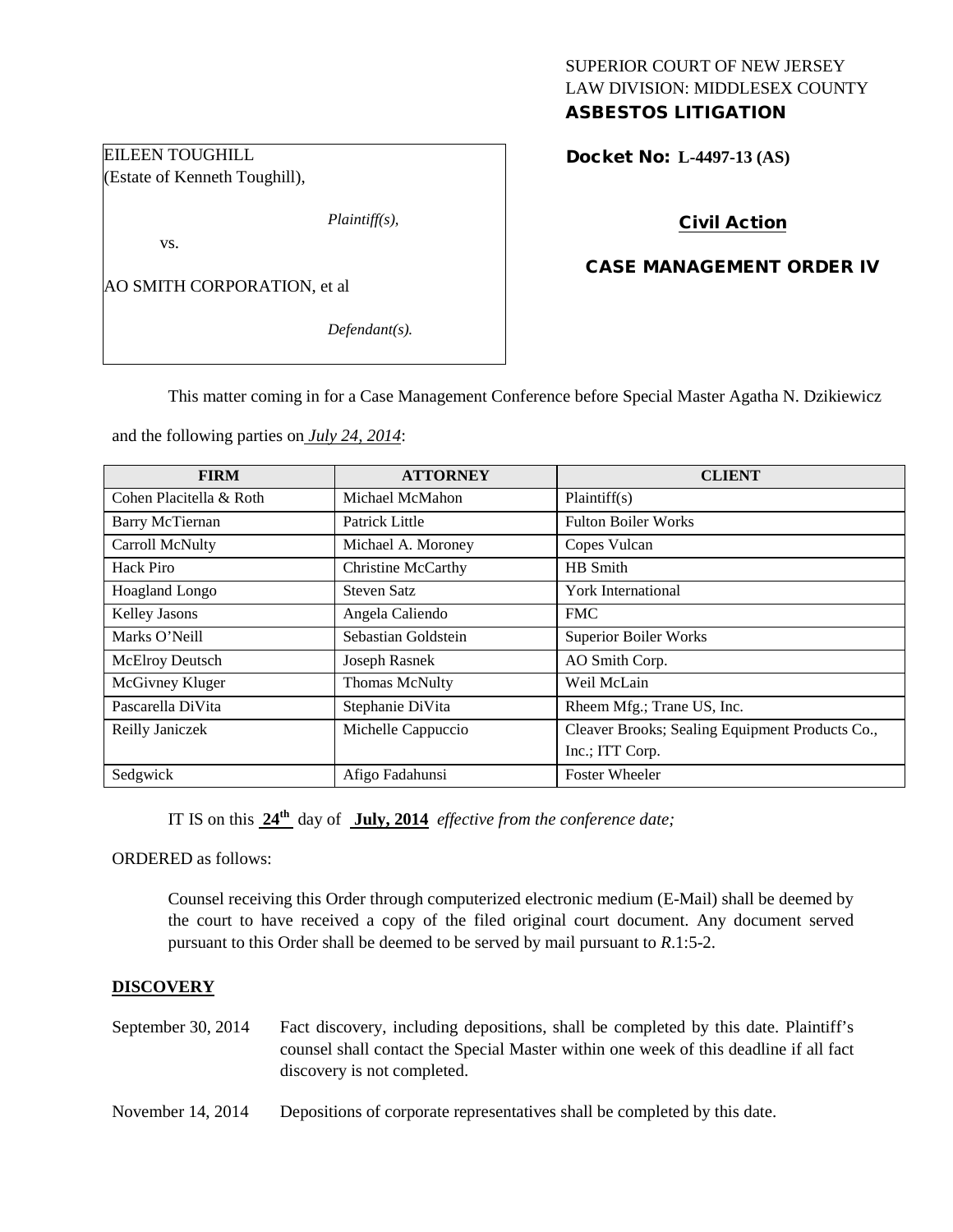#### **EARLY SETTLEMENT**

- November 21, 2014 Settlement demands shall be served on all counsel and the Special Master by this date.
- January 8, 2015 The settlement conference previously scheduled on this date is **CANCELLED**.

#### **SUMMARY JUDGMENT MOTION PRACTICE**

- November 21, 2014 Summary judgment motions limited to product identification issues shall be filed no later than this date.
- December 19, 2014 Last return date for product identification summary judgment motions.

#### **MEDICAL DEFENSE**

| November 28, 2014 | Plaintiff shall serve medical expert reports by this date.                                               |
|-------------------|----------------------------------------------------------------------------------------------------------|
| November 28, 2014 | Plaintiff is to arrange for the transfer of pathology specimens and x-rays, if any, by<br>this date.     |
| January 30, 2015  | Defendants shall identify its medical experts and serve medical expert reports, if<br>any, by this date. |

#### **LIABILITY EXPERT REPORTS**

- January 30, 2015 Plaintiff shall identify its liability experts and serve liability expert reports or a certified expert statement by this date or waive any opportunity to rely on liability expert testimony.
- February 27, 2015 Defendants shall identify its liability experts and serve liability expert reports, if any, by this date or waive any opportunity to rely on liability expert testimony.

#### **ECONOMIST EXPERT REPORTS**

- January 30, 2015 Plaintiff shall identify its expert economists and serve expert economist report(s), if any, by this date or waive any opportunity to rely on economic expert testimony.
- February 27, 2015 Defendants shall identify its expert economists and serve expert economist report(s), if any, by this date or waive any opportunity to rely on economic expert testimony.

#### **EXPERT DEPOSITIONS**

March 27, 2015 Expert depositions shall be completed by this date. To the extent that plaintiff and defendant generic experts have been deposed before, the parties seeking that deposition in this case must file an application before the Special Master and demonstrate the necessity for that deposition. To the extent possible, documents requested in a deposition notice directed to an expert shall be produced three days in advance of the expert deposition. The expert shall not be required to produce documents that are readily accessible in the public domain.

\_\_\_\_\_\_\_\_\_\_\_\_\_\_\_\_\_\_\_\_\_\_\_\_\_\_\_\_\_\_\_\_\_\_\_\_\_\_\_\_\_\_\_\_\_\_\_\_\_\_\_\_\_\_\_\_\_\_\_\_\_\_\_\_\_\_\_\_\_\_\_\_\_\_\_\_\_\_\_\_\_\_\_\_\_\_\_\_\_\_\_\_\_\_\_\_\_\_\_\_\_\_\_\_\_\_\_\_\_\_